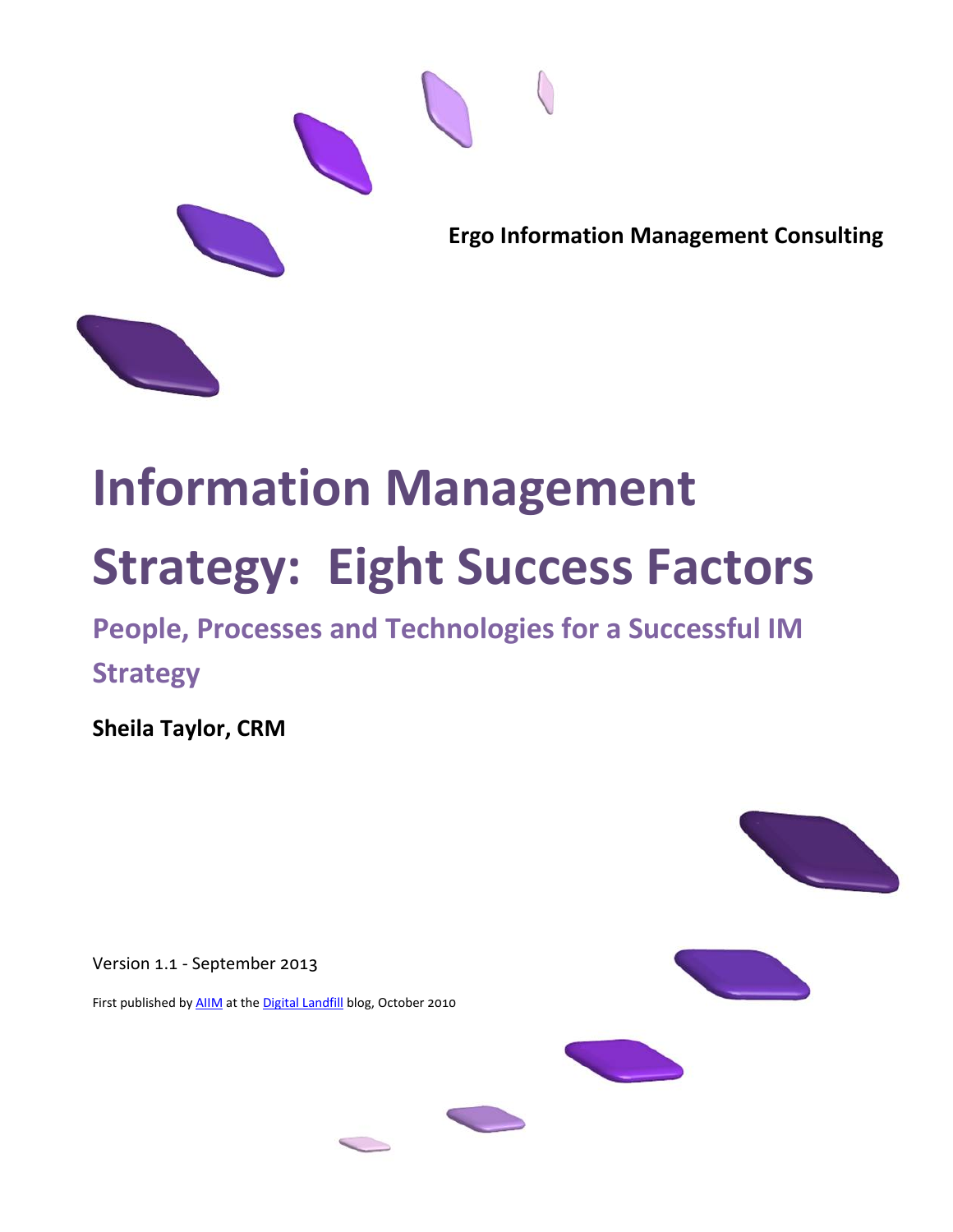

# **Introduction**

The success of any organization's information management (IM) strategy depends on managing three different spheres of concern: people, business processes, and technology. IM strategies often fail because they do not properly address one or more of those areas which are like three legs of a stool: remove one and the whole thing falls over.

The following eight points identify some key considerations for each of these legs. Each point is a distinct, major area of activity within any large-scale IM strategy. Putting sufficient effort into all of these areas will significantly improve your degree of success, but losing focus on even one of them can have a disproportionately large and detrimental impact.

# **The First Leg: People**

## **Don't underestimate the challenges of changing people's behaviour**

Changing people's behaviour is the greatest obstacle to the success of an IM strategy. Behavior changes when there is motivation to do so, and when the barriers to change are removed. If people don't believe that changing will make them more successful or make their lives easier, they won't do it. Even when convinced of the benefits of changing, the transition must be facilitated by removing the obstacles and overcoming the inertia of the status quo.

Consequently, a change management plan is an essential component of an IM strategy, including an ongoing communication program to emphasize the strategy's benefits and demonstrate organizational support. It should also include an easily accessible support program, consisting of training, well-written documentation, and support staff who can answer questions and solve problems quickly.

## **Don't lose sight of the end user's needs**

The people within an organization are both the implementers of an IM strategy and its beneficiaries. Responding clearly and directly to users' existing needs will secure initial enthusiasm and momentum. Anticipating and satisfying their needs during implementation will maintain that momentum. Satisfying existing needs to save time or money, increase convenience, lower risk, etc. need to be communicated as the benefits of your strategy. Satisfying implementation needs is done once users are on board, by providing training, straightforward guidelines, user-friendly technology, and so on.

By thinking through user needs, priorities, benefits and barriers, you will avoid many problems during implementation that could have been prevented. Divide users into functional groups and develop a profile of each group's needs. Use interviews, questionnaires and other fact-finding techniques to develop or validate your assumptions. Although this might seem like a lot of up-front effort, the investment always pays off.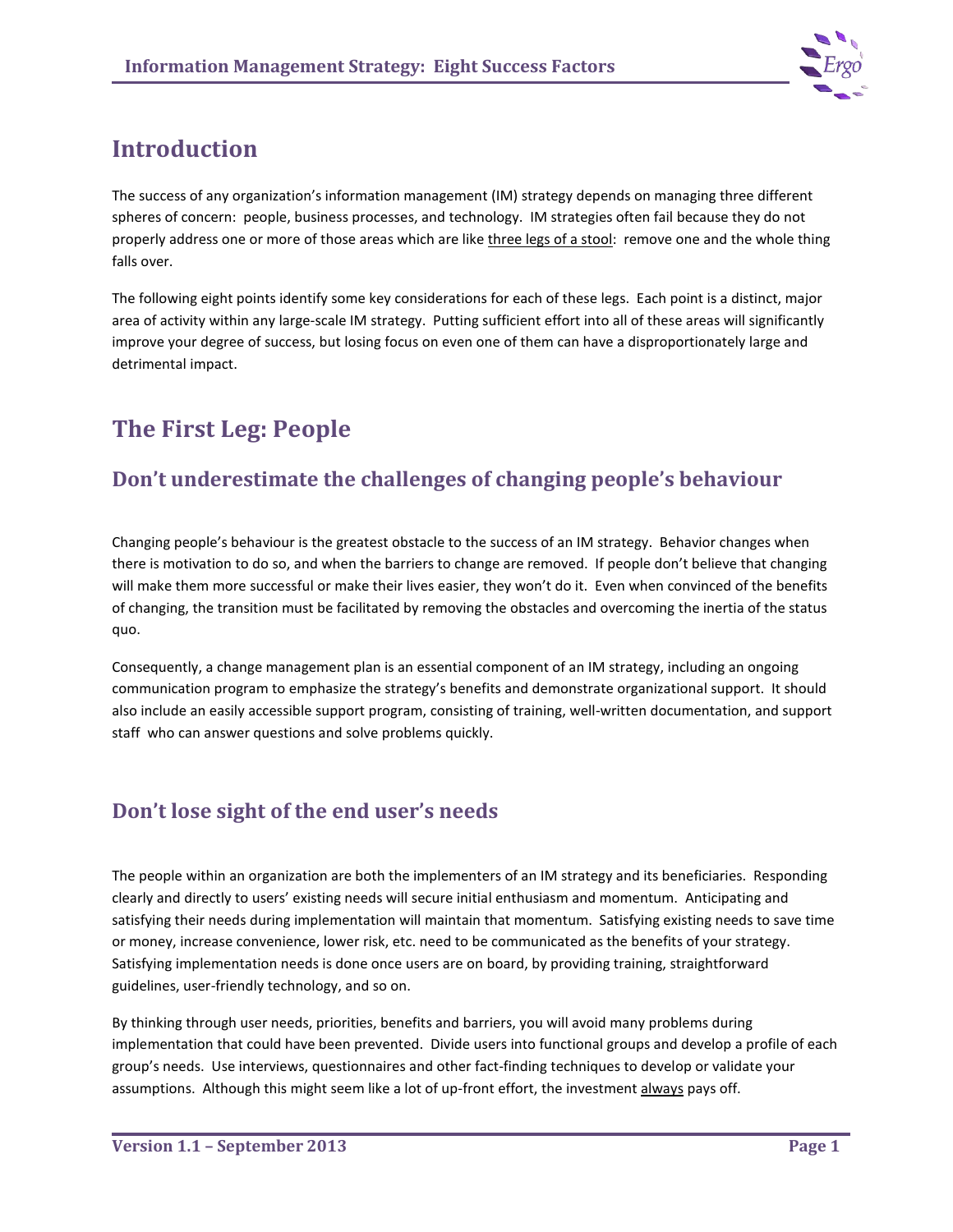

#### **Focus on the pain points**

You have two choices when describing the benefits of your IM strategy. The first is to show how you are providing a new benefit. The second is to show how you can solve an existing problem. In general, people respond better to approaches that emphasize the latter method. If you solve the pain points first, people are more receptive to thinking about benefits. The reverse is not true. It's like inviting someone who has a headache to a party – the person may be more inclined to go if you give them an aspirin first.

So what is bothering users or their managers the most? Inability to identify and locate information when needed? Uncertainty about retention periods? Need to safeguard personal information? Ever-increasing, uncontrolled volume of e-mails? Design your IM strategy to focus on pain points like these before moving on to other things.

#### **Secure ongoing senior management support**

Senior management must do more than sign off on a strategy or approve the budget. Because leaders in an organization are seen as role models, authority figures and bellwethers for organizational change (not to mention often having direct ability to enforce and reward compliance), having highly visible and ongoing senior management support will smooth over interdepartmental hurdles and conflicts, foster better support and cooperation, and speed adoption.

Merely enrolling a senior management "champion" to help kick off your strategy isn't sufficient. Part of your IM strategy should include dedicated time and effort for keeping both your champion and the senior management team on side, actively engaged and visible to the rest of the organization.

## **The Second Leg: Processes**

#### **Define policies, procedures and business rules**

Policies, procedures and rules are the skeleton of every business process. If they aren't carefully thought out, formalized in writing, and kept current, then the execution of an IM strategy quickly loses focus, direction and cohesion as departments interpret and apply the strategy in unpredictable ways.

Policies, procedures and business rules are separate but related documents created as part of your IM strategy. Policies define and assign high-level accountabilities and provide for compliance management. Procedures provide step-by-step instructions for implementing the policies, and are the basis for training and ongoing reference. Business rules provide the "nitty gritty" details for managing content (e.g. metadata, retention rules, access and security controls, etc.) and are contained in separate reference documents cited by the procedures, and/or integrated into information management technologies.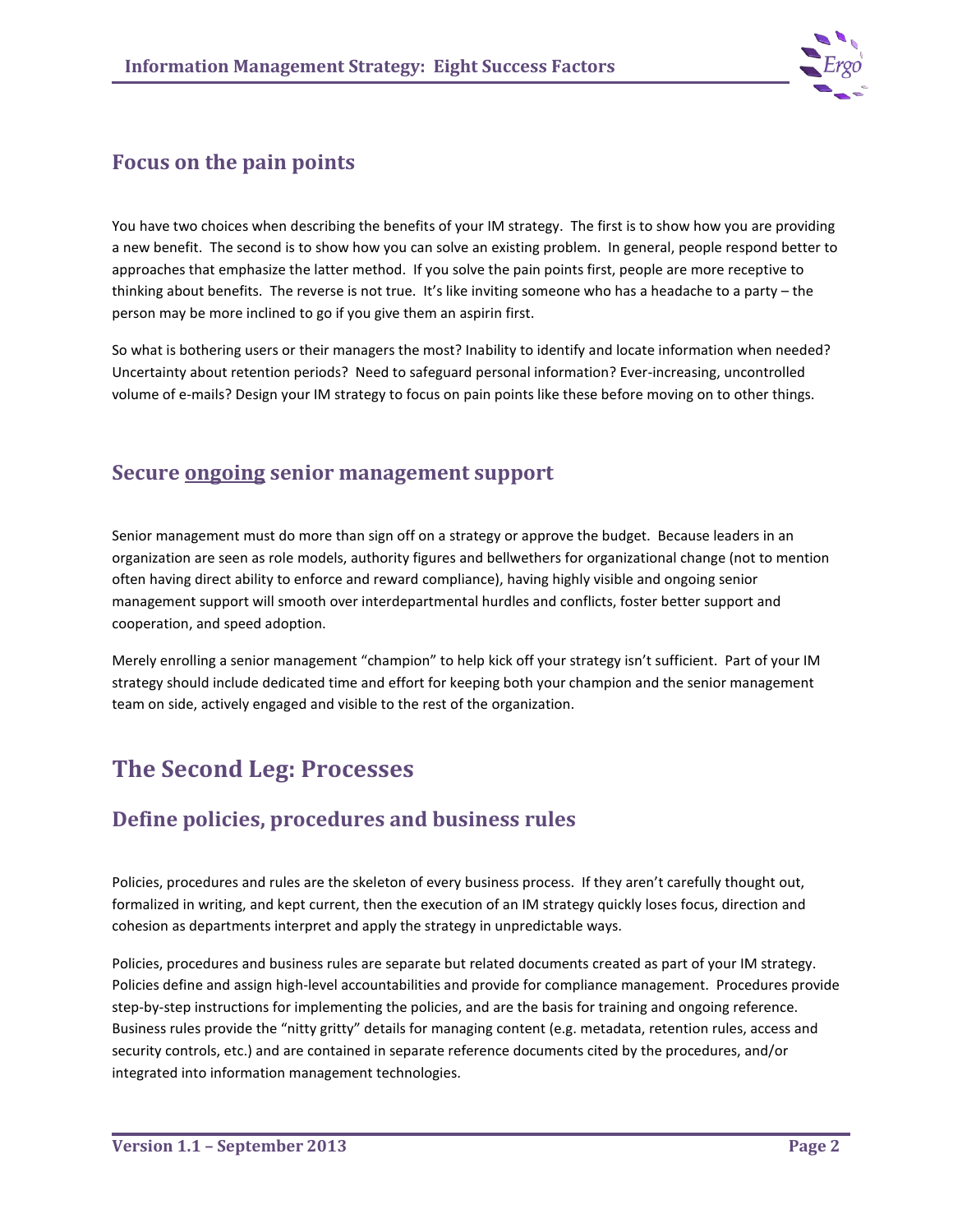

#### **Define and monitor performance**

Performance metrics, essential as they are, are often avoided because of the risk of missing committed targets. This attitude is ultimately self-defeating. Although some organizations punish risk takers when they fail, all organizations reward risk takers when they succeed. In setting your goals and metrics, it is important to foster (in yourself and others) the same attitude towards measuring success and failure as airplane pilots have towards measuring altitude: it tells them if they're in the right place and how to correct their course.

Metrics should be measurable and relevant to the IM strategy's overall goals. Choose metrics which are easy to measure and strongly related to the overall business outcome. For example, one metric might be to achieve a 40% reduction in storage volumes within one year through the application of retention rules. Achieving this metric can be translated directly into cost savings on storage equipment, floor space, etc.

## **The Third Leg: Technology**

## **Plan a pilot and phased roll-out**

Unless your organization is very small, a pilot – in a department that is highly motivated and supportive of the strategy – is a good way to work out the kinks before you embark on organization-wide implementation. It is almost always a better approach to plan for a series of ongoing, small, repeatable successes. Successful implementation, even on a small scale, generates excitement and interest, builds momentum, delivers concrete benefits, and validates the overall strategy.

Even within a pilot department, phased implementation can be advantageous. For example, the first phase of an IM strategy may address paper-based information only, followed by electronic information at a later date. Phasing can also occur by work group, business process or other subdivisions. The key is to ensure that the end result of each phase provides measurable benefit and the promise of further benefits by expanding to the next phase.

## **Plan well into the future**

An IM strategy is often a multi-year endeavor consisting of dozens of different projects, each of which needs to be planned and executed successfully. Having a long term view (5+ years) of information management can be difficult to manage, especially when technology changes on a 2-3 year cycle.

However, only reacting to short term requirements without a longer term vision is more like an expensive game of whack-a-mole than a strategy. Long term technology strategies are rarely detailed, but they do set timelines, milestones and key investment decisions over a long term. When creating your IM strategy, plan to review it every